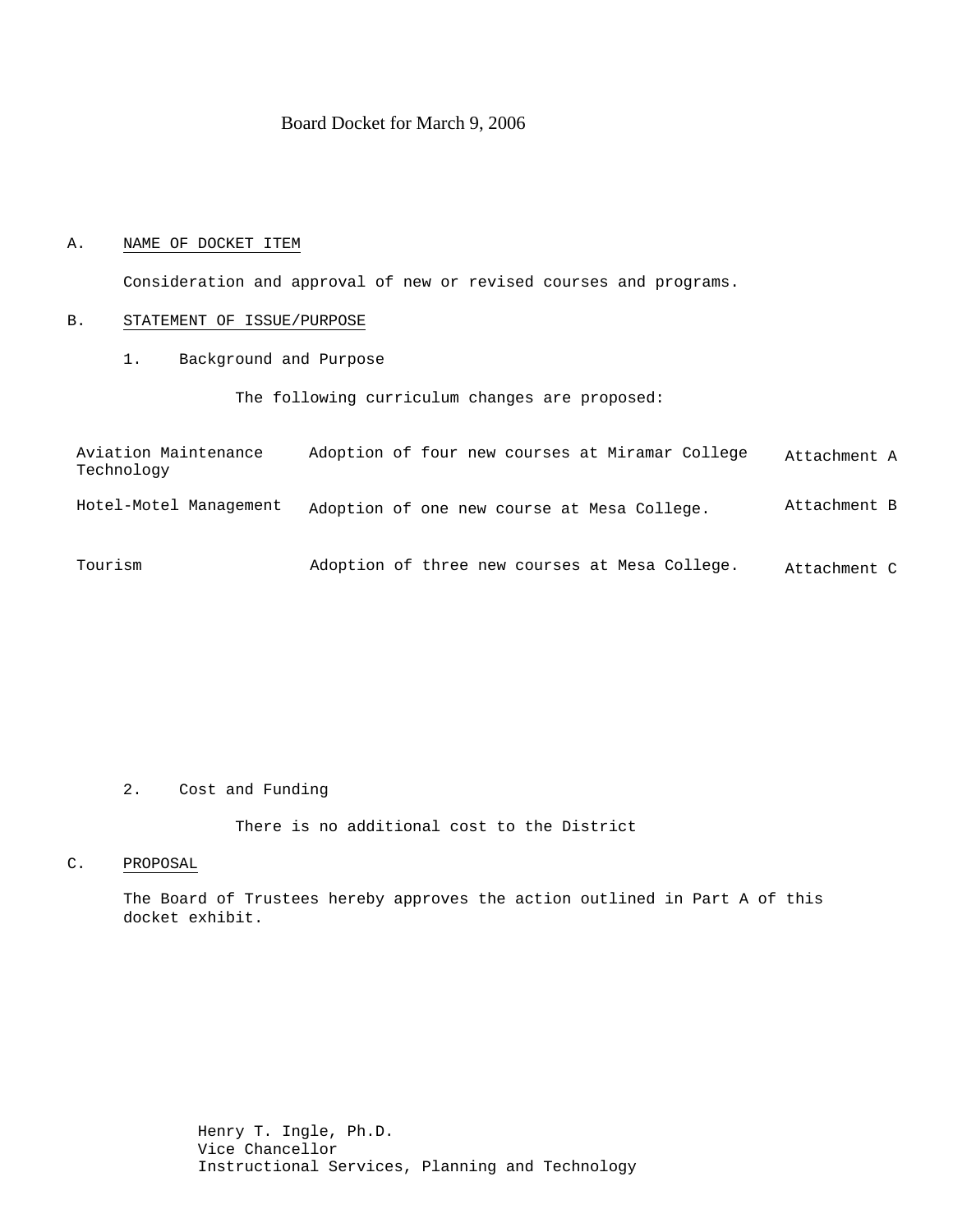# **ACTION**

Adoption of new courses at Miramar College.

Proposed courses at Miramar College:

# **203 Advanced Composites**

# **3 hours lecture, 3 units Grade Only**

*Corequisite:* Completion of or concurrent enrollment in AVIM 204 with a grade of "C" or better, or equivalent. *Advisory:* ENGL 051 & ENGL 056, each with a grade of "C" or better, or equivalent or Assessment Skill Level W5/R5.

This course focuses on advanced composite aircraft maintenance and fabrication. Topics include how reinforcements, resins, and core materials are used in bonded structures. Students learn about repair strategies and post-cure inspection. (FT) Associate Degree Credit & transfer to CSU and/or private colleges and universities.

# **204 Advanced Composites Laboratory**

 **3 hours lab, 1 unit Grade Only** 

*Corequisite:* Completion of or concurrent enrollment in AVIM 203 with a grade of "C" or better, or equivalent. *Advisory:* ENGL 051 & ENGL 056, each with a grade of "C" or better, or equivalent or Assessment Skill Level W5/R5.

This course provides an application of composite aircraft component maintenance and fabrication. Topics include how reinforcements, resins, and core materials are used in bonded structures. Students perform post-cure inspection and use approved fasteners. (FT) Associate Degree Credit & transfer to CSU and/or private colleges and universities.

#### **205 Advanced Aircraft Metal Forming and Welding 3 hours lecture, 3 units Grade Only**

*Corequisite:* Completion of or concurrent enrollment in AVIM 206 with a grade of "C" or better, or equivalent. *Advisory:* ENGL 051 & ENGL 056, each with a grade of "C" or better, or equivalent or Assessment Skill Level W5/R5.

This course focuses on traditional hand and machine forming of aircraft sheetmetal. It covers welding of various aircraft metals using traditional and modern welding techniques and strategies. (FT) Associate Degree Credit & transfer to CSU and/or private colleges and universities. universities.

# **206 Advanced Sheetmetal Forming and Welding Laboratory**

 **3 hours lab, 1 unit Grade Only** 

*Corequisite:* Completion of or concurrent enrollment in AVIM 205 with a grade of "C" or better, or equivalent. *Advisory:* ENGL 051 & ENGL 056, each with a grade of "C" or better, or equivalent or Assessment Skill Level W5/R5.

This course provides a practical application of traditional hand and machine forming of aircraft sheetmetal. It encompasses the application of various welding techniques based on different aircraft metals. Students perform postweld inspection. (FT) Associate Degree Credit & transfer to CSU and/or private colleges and universities.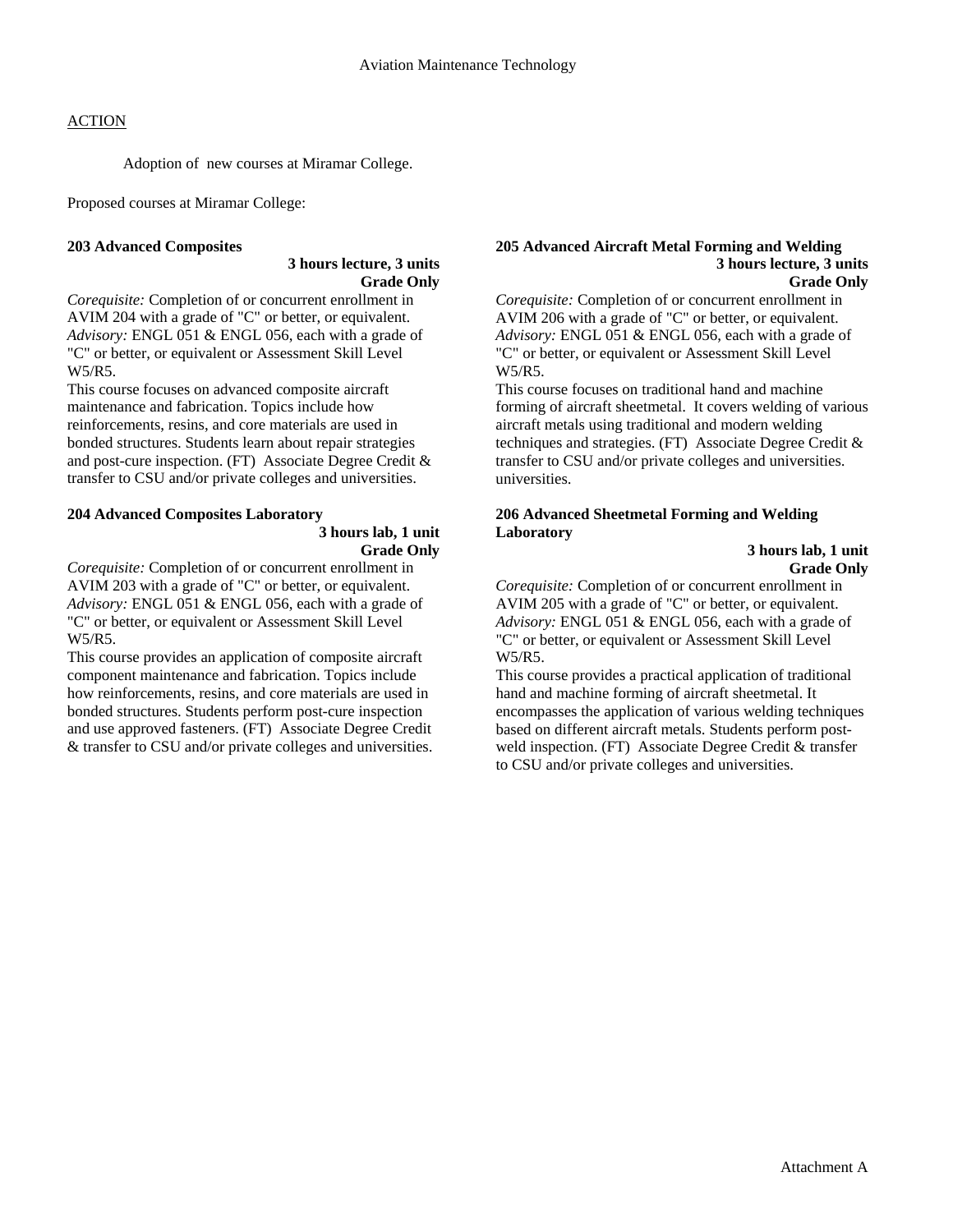# **ACTION**

Adoption of a new course at Mesa College.

Proposed course at Mesa College:

# **201 Hotel Management Simulations**

# **1 hour lecture, 6 hours lab, 3 units Grade Only**

*Prerequisite:* CISC 128 and HOSP 101 and HOSP 115 and HOSP 120 and HOTL 110 and CACM 140 and ACCT 116A, each with a grade of "C" or better, or equivalent. *Advisory:* ENGL 051 & MATH 032 each with a grade of "C" or better, or equivalent or Assessment Skill Level W5/M20.

This course utilizes knowledge of rooms management, the lodging cycle, marketing, sales, human resources, food and beverage cost control and yield management to provide the ability to make managerial decisions doing a major case study in a computer-simulated environment. The input of data into the computer allows students to test decisionmaking skills in a highly realistic environment. Students evaluate broad ranges of accumulated learning by running a business within a safe accelerated environment. (FT) Associate Degree Credit & transfer to CSU and/or private colleges and universities.